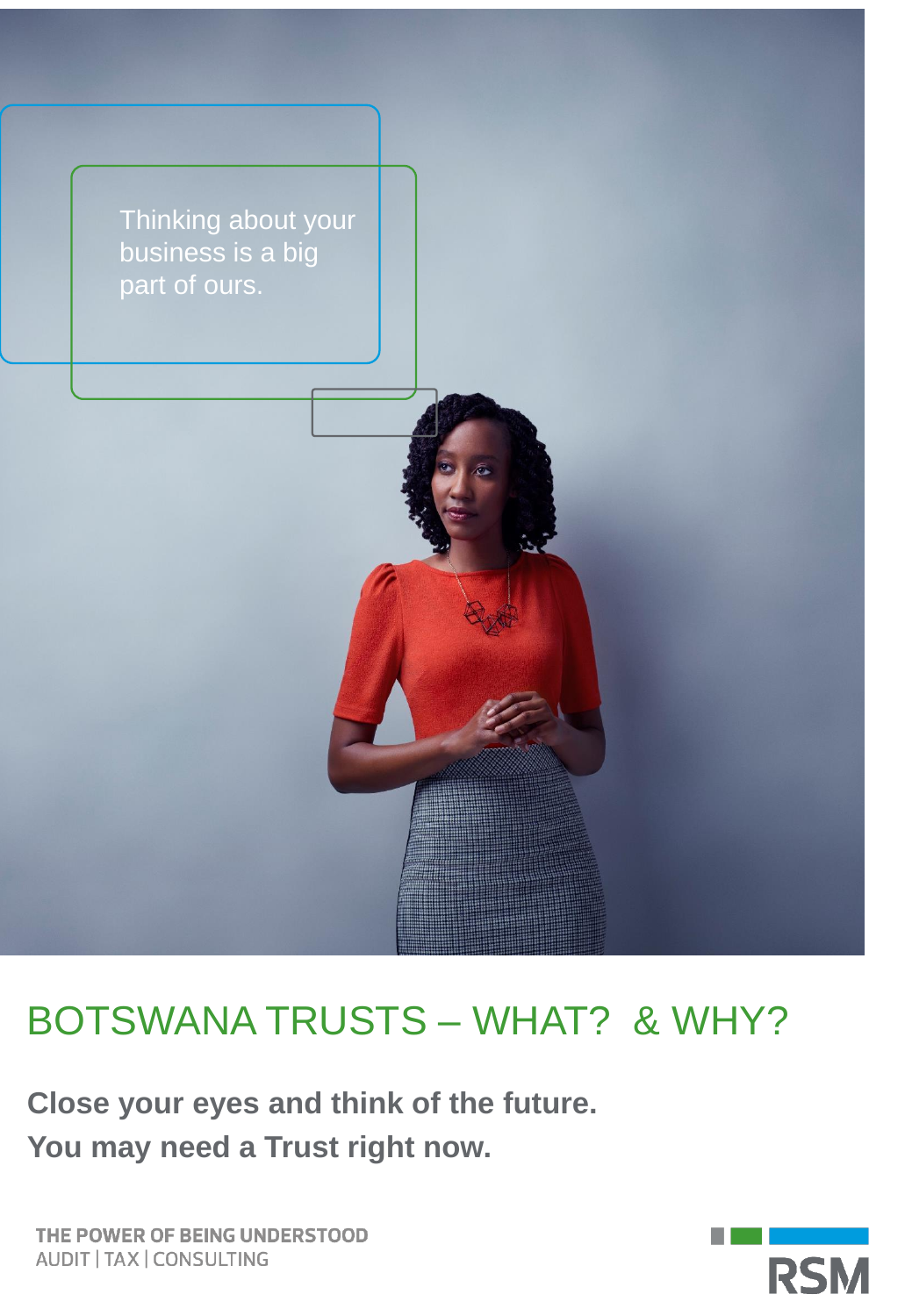# **CONTENTS**

| Sometimes, Trusts are Better than Companies5-6         |  |
|--------------------------------------------------------|--|
|                                                        |  |
| Are Employees different from Professional Trustees?7-8 |  |
|                                                        |  |
|                                                        |  |
|                                                        |  |
|                                                        |  |
|                                                        |  |
|                                                        |  |
|                                                        |  |
|                                                        |  |

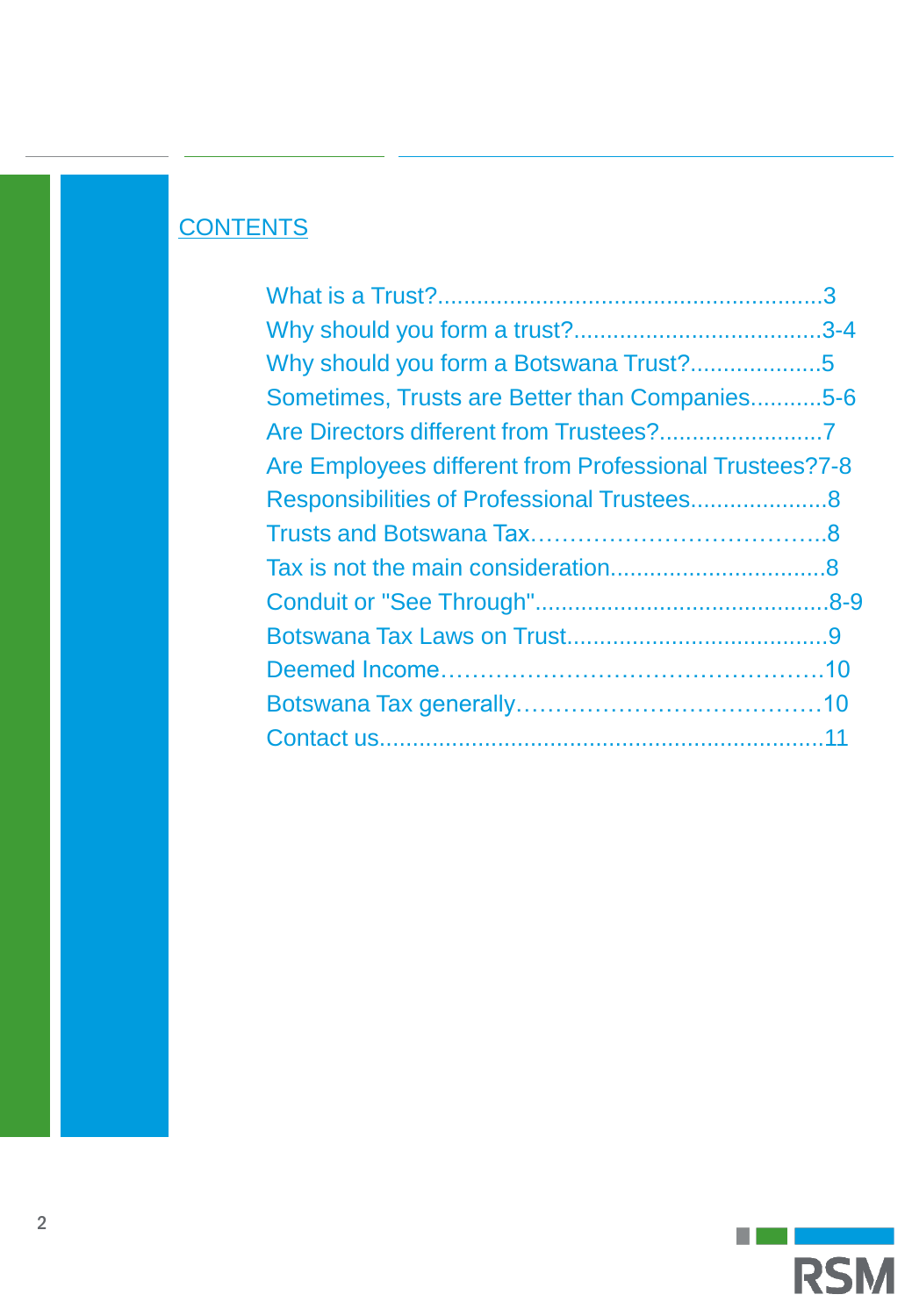#### **What is a Trust?**

A trust is not a company. A trust is an arrangement that stands independent of trustees. The owner of a property settles or transfers the property, as part of an arrangement whose only purpose is to benefit the beneficiaries for which trustees take responsibility. Property gets transferred to the trustee who holds the property not in his name exclusively but in his name as a trustee because he takes the responsibility to abide by the arrangement. Obviously the settlor has to have trust and confidence in the trustees.

Therefore, a trust does not have shares or shareholders or directors. A trust thus can't be bought or sold because a trust does not have an owner, although trust, as an independent arrangement, is the owner of the properties settled in its favor. The trustee is not a director to benefit the settlor but the beneficiary, even long after the settlor's death. A settlor can't be the only beneficiary. In the same way the settlor can't be the only trustee.

#### **Why should you form a trust?**

### **There can be many reasons.**

You may have a property whose rent may be to finance the maintenance of one of your children who may be physically challenged or to finance maintenance of pet animals that you may have or to distribute equally between your family members. You can appoint a trustee and create a trust with a view to take care of such beneficiaries. Well, you may yourself do the job of a trustee without having to form a trust, but then you may not have time for it or like doing it or you may live in some other country or you may be very old.

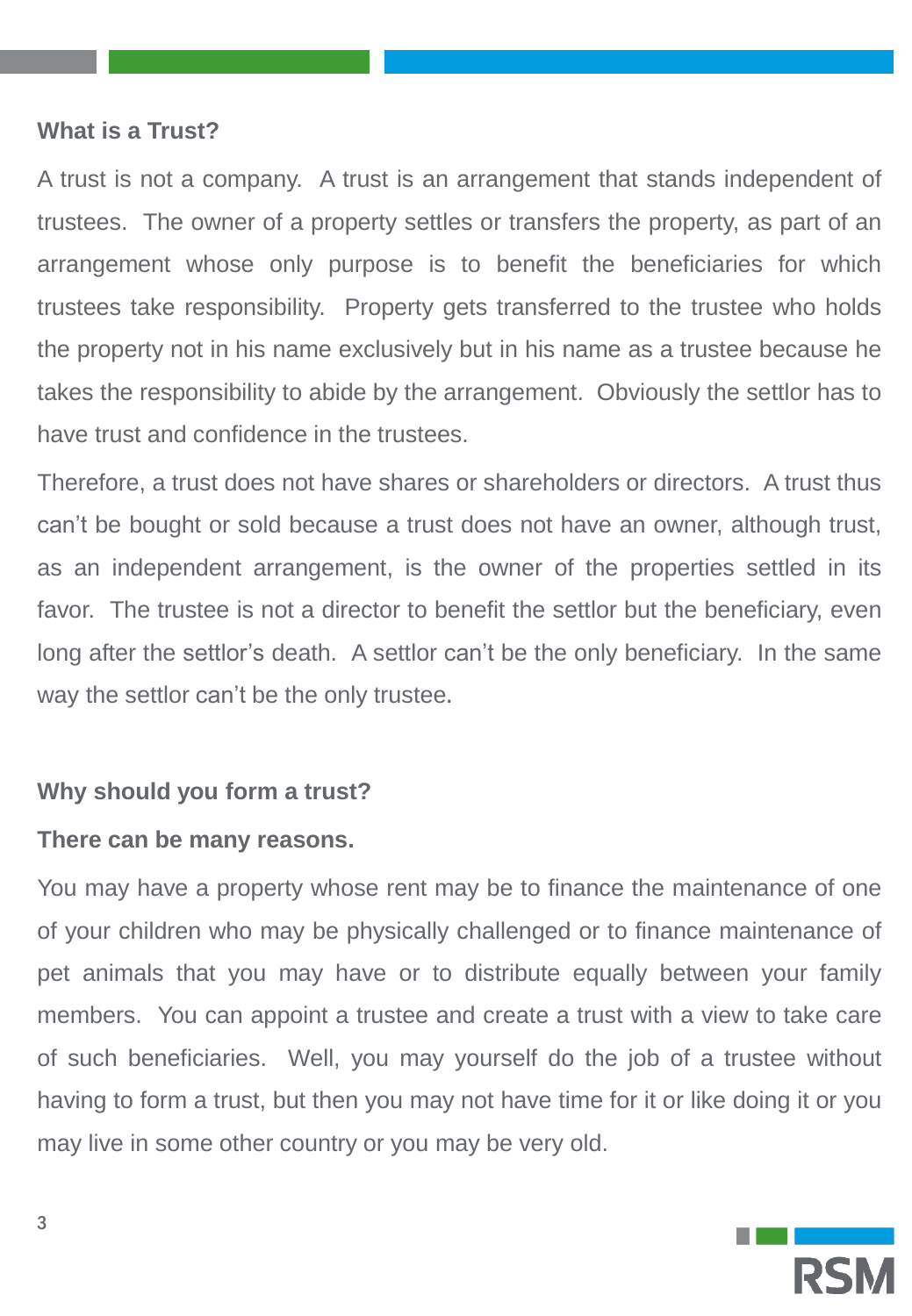You may have a business in a foreign country that needs to be managed by the directors. Unfortunately directors' interests are different from shareholders' interests. You may think of transferring the shares in a trust obligating a trustee to ensure that the business is managed well by the directors, that all foreign laws are complied with and to allocate the dividends in the manner you desire. Trust is a way of caring for (holding or maintaining or managing) an asset and of distributing the income of an asset amidst beneficiaries through trustees.

People normally think that trusts are formed to avoid death duty or capital transfer tax. This is not entirely true because transfer duties are paid when properties are transferred to trust. People also think that certain properties are put in the trust so that they are not exposed to creditors. This is also not entirely true because an insolvent person or a company can't transfer assets to a trust to disadvantage creditors and it is illegal. A solvent person can however do it, but again, it will be unlawful for him to ask the trustee to direct all the income to him or to ask the trustee to sell the property for his exclusive benefit.

Interest of beneficiaries is the most important element of trust. Trustees should be professional in their conduct to accept the responsibility to protect the interests of beneficiaries.

You set up a Trust and appoint professional trustees to manage your assets or possessions or investments or even a business. Trust gives you a peace of mind and you can then attend to your other priorities. Trustees accept responsibility on a long term basis to act according to the arrangement which is in writing in a document called Trust Deed.



.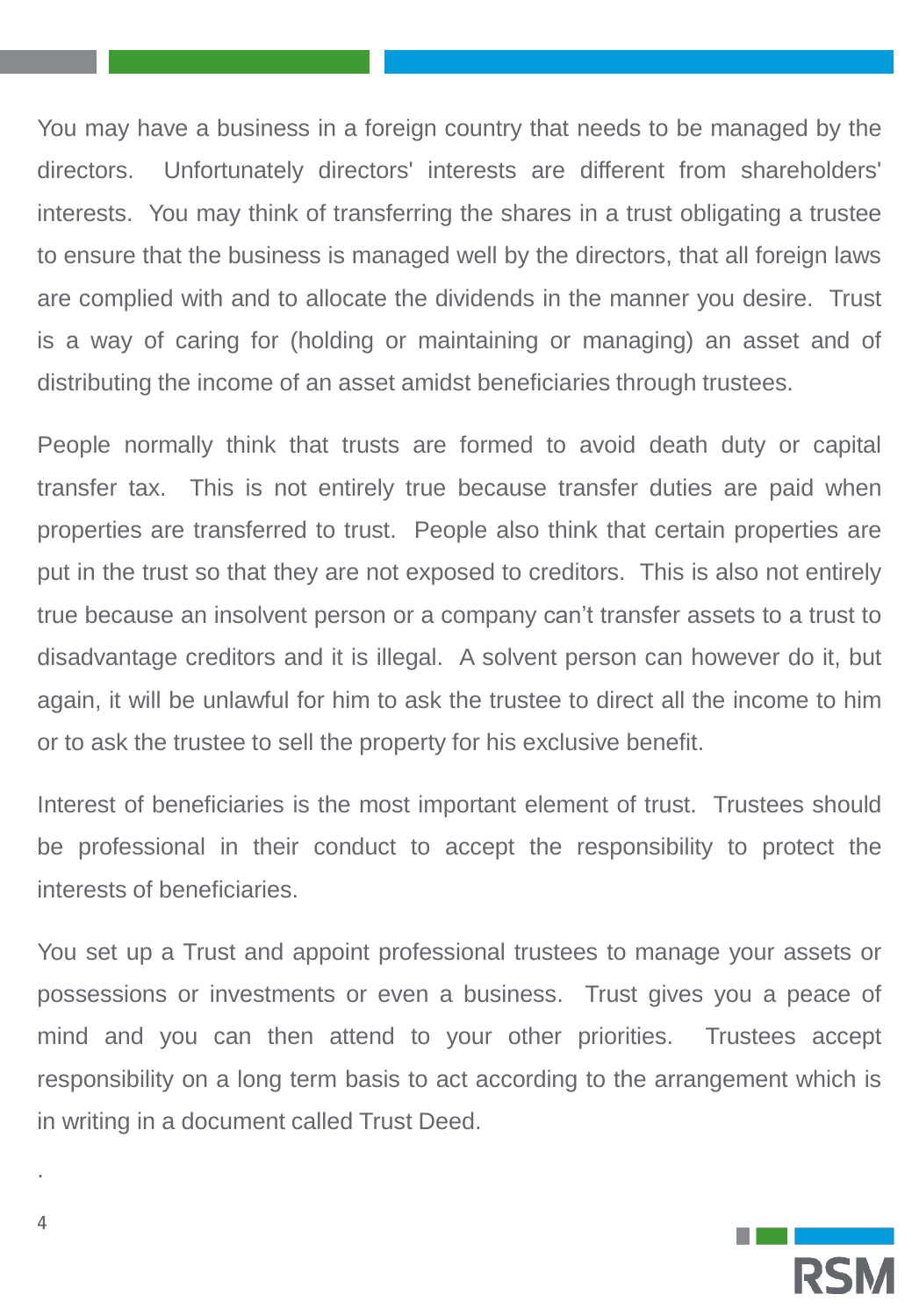#### **Why should you form a Botswana Trust?**

In mid-2018 Botswana Government enacted Trust Property Control Act. [https://www.rsm.global/botswana/insights/company-law-updates/botswana-trust](https://www.rsm.global/botswana/insights/company-law-updates/botswana-trust-property-control-act-2018)property-control-act-2018 has further details. Briefly, Master of the High Court has pervasive powers not only to register the trust but even to remove the trustees who don't act in the best in interests of beneficiaries or to amend the Trust Deed to ensure that beneficiaries interests are well protected.

Botswana is a great destination for your investment and there are very many good reasons for this. [https://www.rsm.global/botswana/insights/doing-business](https://www.rsm.global/botswana/insights/doing-business-botswana/general)botswana/general outlines many reasons for it. You can choose to live outside of Botswana and yet be assured that your assets or investments or businesses in Botswana are administered by the Trust to your satisfaction, meaning as stipulated in the Trust Deed. Botswana Trust can hold foreign assets and can have foreign trustees who, of course, come under the purview of the Trust Property Control Act.

#### **Sometimes, Trusts are Better than Companies**

Each trust is regulated by a custom-made document called Trust Deed, whereas Botswana Companies Act regulates companies. Yet Trust has perpetual existence like a company. Meetings, accounts, audit, voting, trustees, duties and powers, beneficiaries, etc. are all matters that can be flexibly designed in the Trust Deed specific to the requirements of the Settlor and beneficiaries.

Trusts can be used for business especially for passive income earning. In Botswana with no exchange controls, there are international possibilities, too.

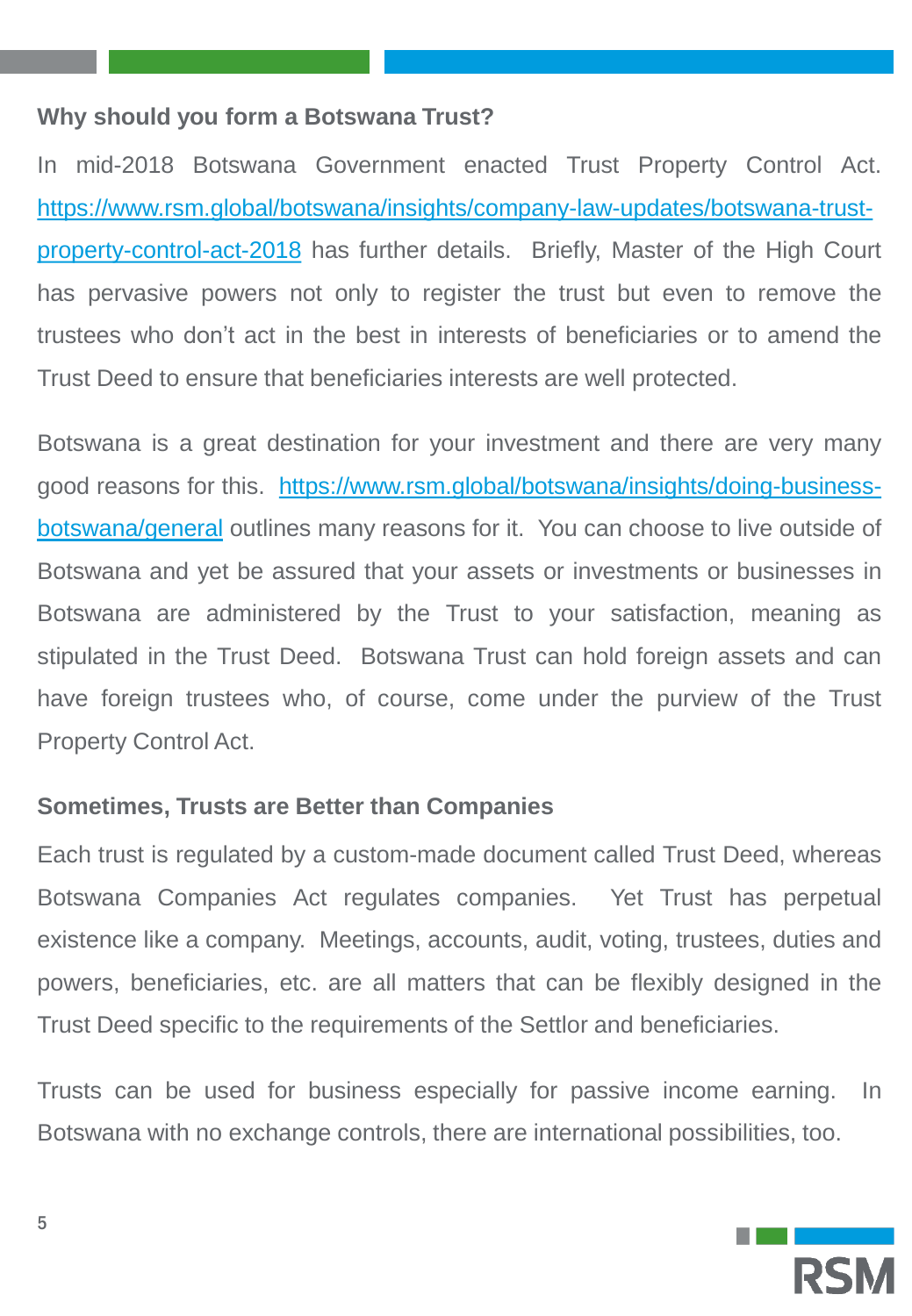No audit is required in trusts but settlors may choose to carry out audit.

Deemed income provisions that apply to a company, can't equally apply to Trusts. Where however trusts are formed without substance only to evade tax, Commissioner General has powers to disregard any arrangement or scheme and Trust is an arrangement basically. For other aspects of Botswana taxation, please see <https://www.rsm.global/botswana/news/trusts-and-botswana-tax>.

A trust can be used for business assets (usually paid-for assets), thus keeping these assets safe from creditors. Donors and settlors should be solvent and the intention should never be to disadvantage creditors.

Management trusts can be used to manage business interests. Long-term investments can grow without interruption when they are divested in professionally administered Trusts. Life assurance, if the spouses are not financially astute, may be held in trust and the funds administered by qualified trustees

Expatriates that return to home country will not own the investment and the growth will thus not accrue to them.

# **Are Directors different from Trustees?**

Directors have duties and responsibilities under the Botswana Companies Act. They are also expected to conduct themselves according to Code of Conduct recommended by the Botswana Institute of Directors and in terms of the Companies Act. .

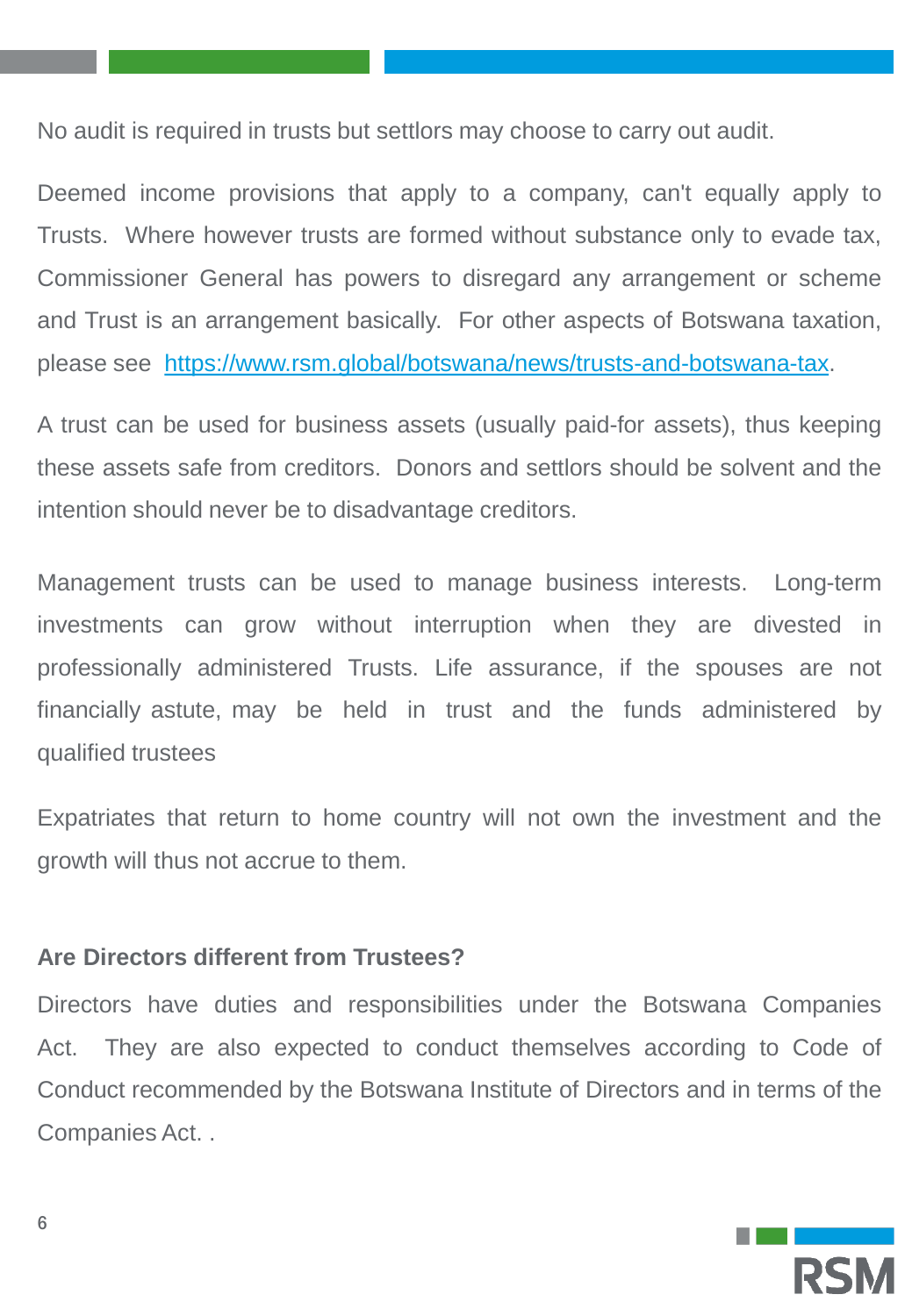When companies are unable to pay creditors and when they have to be liquidated, then conduct of directors comes into question and circumstances may exist when they are held personally responsible. Directors are expected to be honest and at the same time to possess sound business acumen. In terms of the Laws of Botswana, directors don't have to be qualified except that they should be adults, should not have been declared insolvent and they should be persons of sound mind.

In contrast to the credentials of a Company Director, for one to be a professional trustee he should be a professional person whose profession is regulated by a Professional Body such as Law Society of Botswana or Botswana Institute of Chartered Accountants. Professional Trustees generally represent investors and thus appoint directors.

Generally professional trustees appoint directors to manage businesses and experts to manage assets and investments. It is however not common for professional trustees to be the directors also particularly in case of small and simple businesses.

# **Are Employees different from Professional Trustees?**

An employee is often qualified in and/or trained on the job. He or she is governed by employment contract. He or she needs to appear for work each and every day and is expected to give his undivided attention to his work. Botswana Labor Laws protect his or her position as employee in terms of payment of salaries,

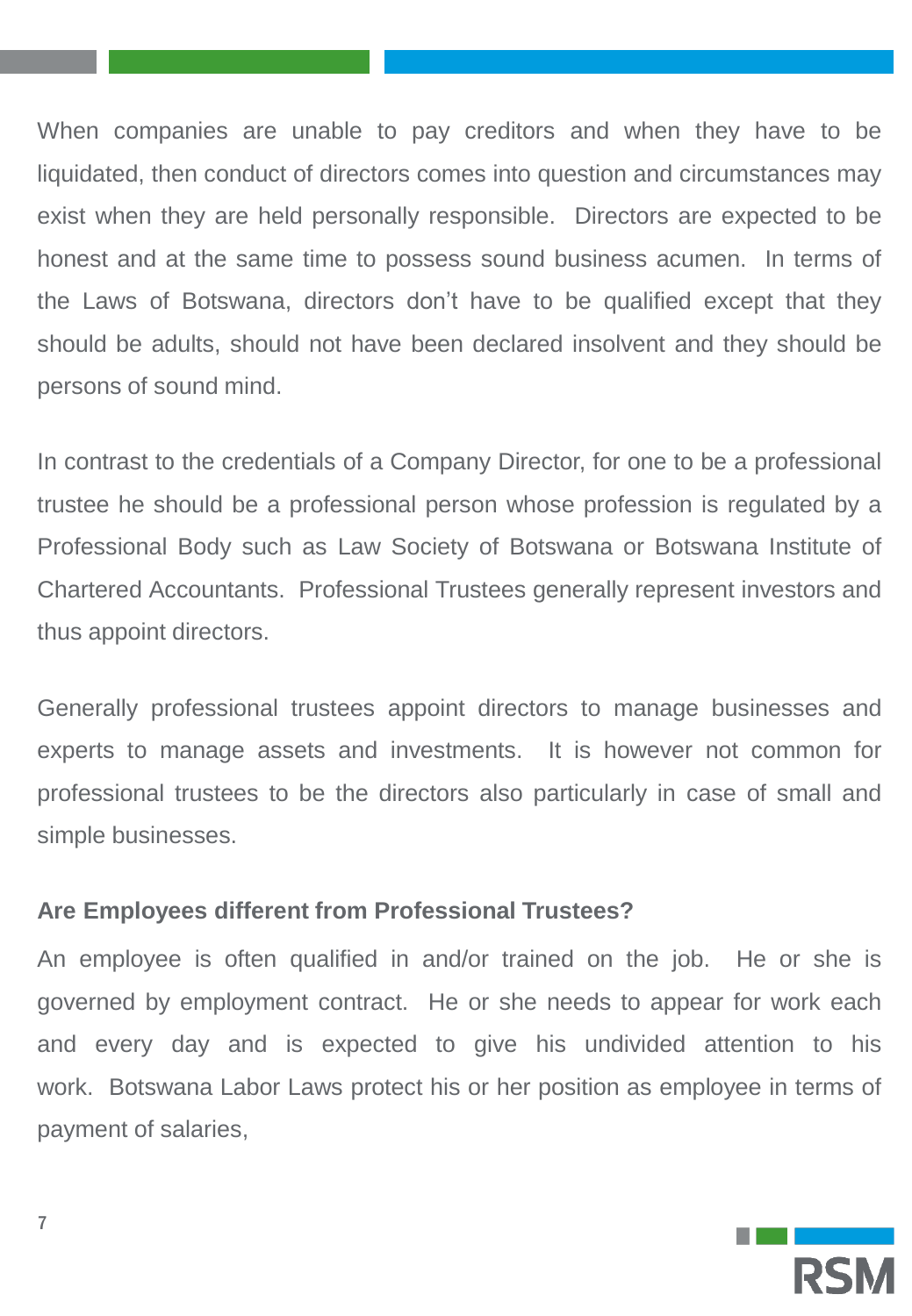leave, severance benefit, hours of work, overtime, etc.

Guided by professional qualifications, experience and ethical values, professional trustees provide due care, keep confidentiality, exhibit professional behavior and remain objective, since reputational risk is the greatest risk they manage in their professional life.

# **Responsibilities of Professional Trustees**

Professional trustees are not liable for the engagement under the Companies Act of Botswana nor Botswana Labor laws. They are liable contractually to perform their duties in accordance with the Trust Deed. Their conduct is regulated by the professional bodies that they belong to.

# **Tax is not the main consideration**

There is a general belief that trusts are formed to reduce or avoid or postpone tax. This is seldom true. This is a wrong belief. If such a thing has to happen for some reason or the other, Commissioner General has powers to disregard the so called trust and tax income. In fact he has an obligation to charge penalties! Therefore, the basic reason for forming a trust does not have much to do with tax. Rather, the basic reason is to make an arrangement to obligate the trustee to confer defined benefits to the beneficiaries.

# **Conduit or "See Through"**

Generally, Tax law sees the trust as a conduit or "see through". Based on this conduit principle, a trust would pay the tax that beneficiaries would have paid had the trust not existed. The conduit principle also applies to the source of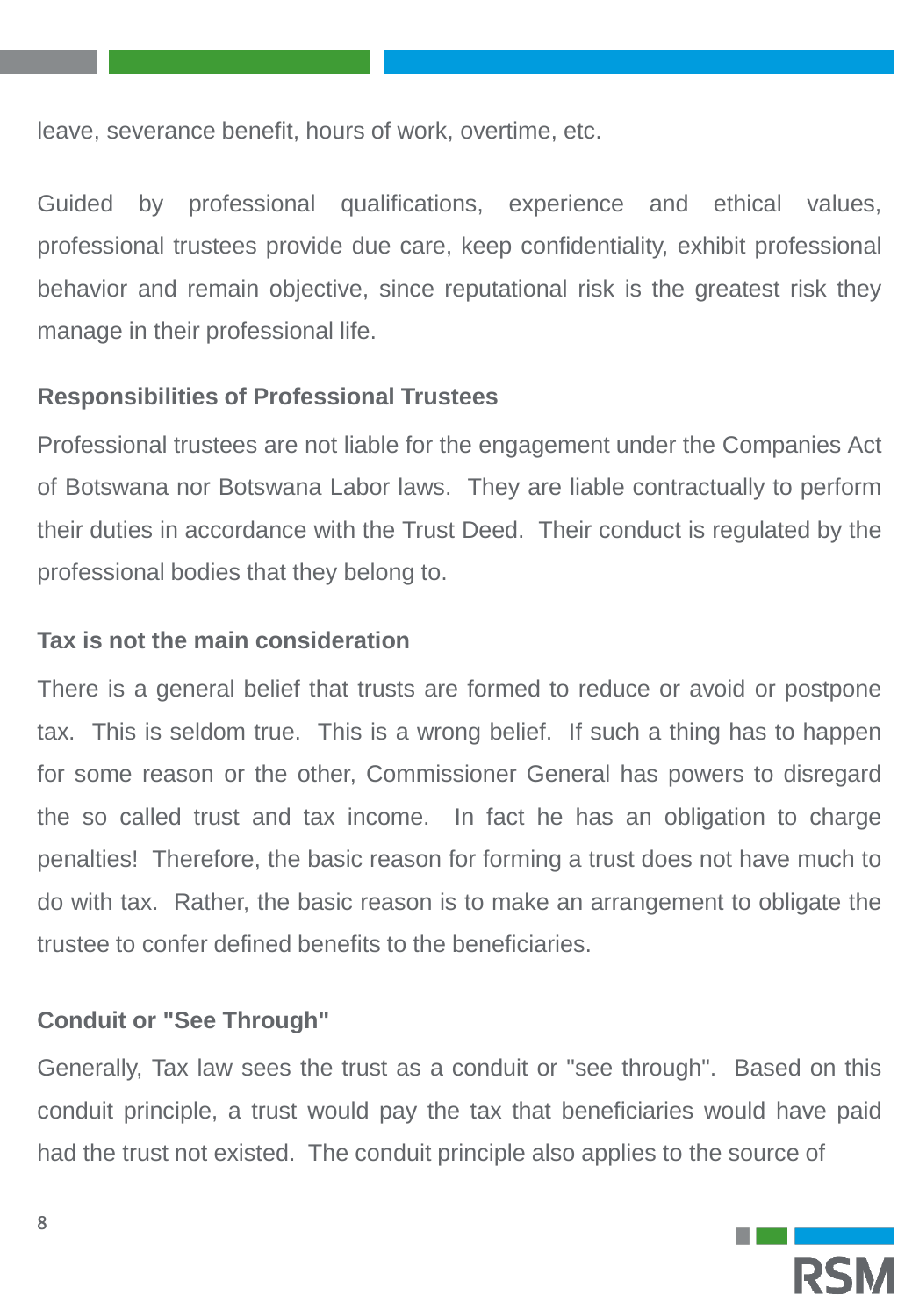income from a trust. For example, dividends, which are tax-free, remain tax-free as they pass through a trust to a beneficiary or rent held by a trust that passes through a beneficiary is taxed as rent in the hands of trust because it would rent for the beneficiary had the trust not existed. It is therefore legally possible to split the income horizontally beneficiary-wise and vertically nature of income-wise.

Conduit principle can never be used to evade tax. Conduit principle cannot be used when it will be impossible to tax the beneficiaries. Also conduit principle does not apply to beneficiaries who are minor children.

# **Botswana Tax Laws on Trusts**

Botswana Tax Act defines a "trust" to include a will or other testamentary disposition; and a deed of donation, settlement or other disposition. If an amount accrues to a trust for the benefit of the beneficiary, it shall be included in the gross income of the Trust which shall pay tax in the same sum as would have been charged if such amount had been included in the gross income of the beneficiary.

Sometimes a beneficiary's income will accrue to the Trust but cannot be passed on to the beneficiary until the happening of an event. In this case, Trust has to pay the tax in the name of the trustee (for the income that it is unable to pass to beneficiary because the stipulated event has not happened). This is why when any amount accrues to a minor child, the Trust is liable to pay tax on it.

Generally and as a matter of rule, when a settlor or donor settles or donates assets to a trust, capital transfer tax or donation tax is payable because trust is an arrangement independent of trustees.

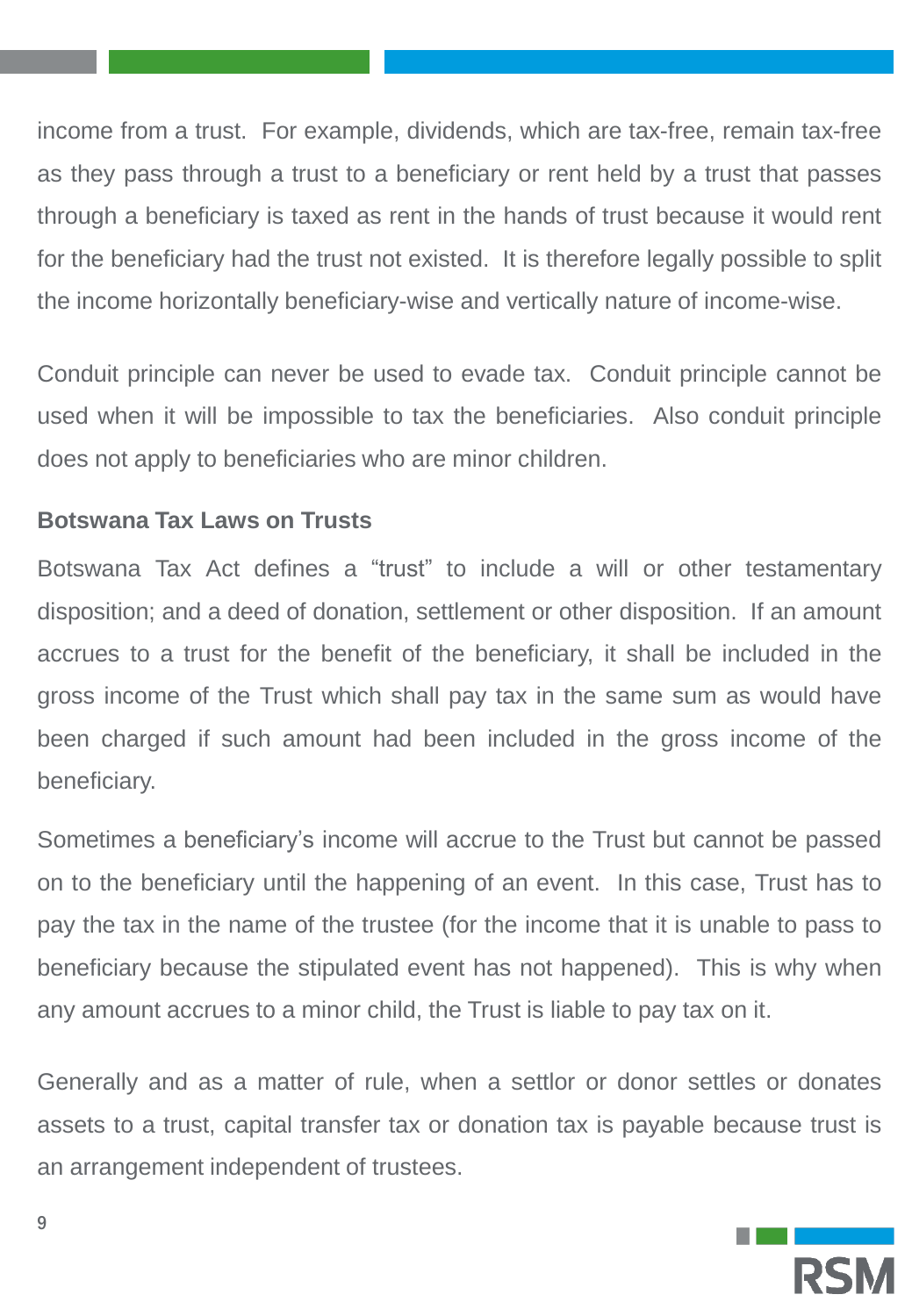#### **An Illustration**

Let us explain this with a simple example.

Assume you have a property of P 2.5 million. Assume it fetching you an income of P 250,000 giving rise to a profit of P 200,000 after expenses of P 50,000. There two beneficiaries getting P 100,000 each. In this case, if you form a trust, then generally speaking, Trust pays capital transfer tax on P 2.5 million. Transfer duty is also paid. Trust also pays tax on P 200,000 that accrues to beneficiaries at amounts that those beneficiaries would pay.

If you formed a company then it would pay tax on P 200,000 at 22% and then would pay dividends on the balance profit after deducting 7.5% withholding tax. If you held it in your own name without forming a company or trust, then you pay personal income tax on P 200,000 and then you will donate the balance to the two beneficiaries who may be liable for capital transfer tax.

#### **Deemed Income**

Deemed income provisions that apply to a company, can't equally apply to Trusts. Where however trusts are formed without substance only to evade tax, Commissioner General has powers to disregard any arrangement or scheme and Trust is an arrangement basically.

For general information on Botswana Taxation, please read [https://www.rsm.global/botswana/insights/doing-business-botswana/taxation.](https://www.rsm.global/botswana/insights/doing-business-botswana/taxation) **[Note: This is for general information and contents may not exactly apply in your particular situation. Seek specific advice before making decisions.]**